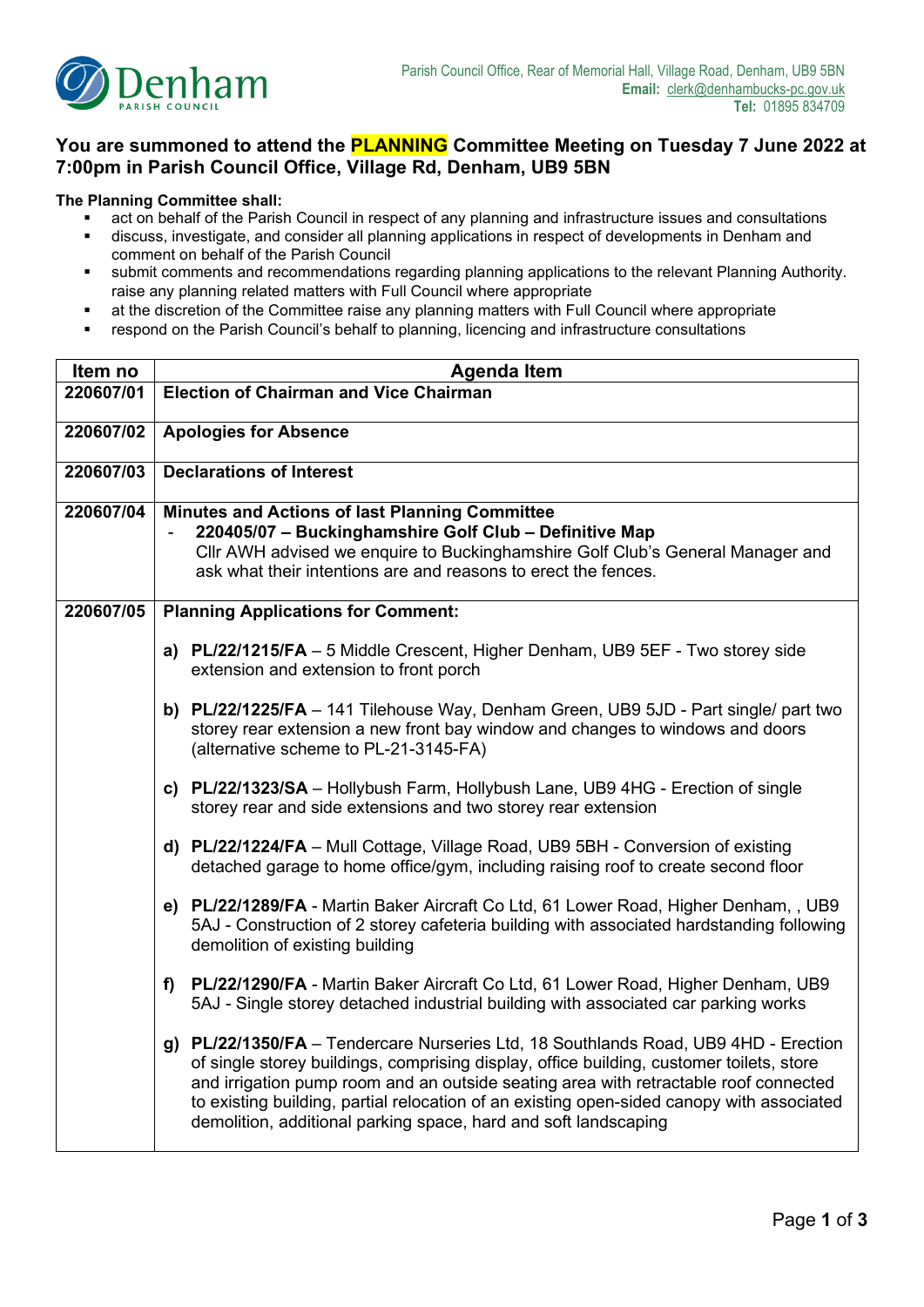|                                                                                                                            |                                                                                         | h) PL/22/0914/FA & PL/22/0915/HB - The Clock House, Denham Place, Village Road,<br>UB9 5BL - Conversion of former stables building to ancillary living space with changes<br>to doors and windows; construction of outdoor swimming pool                                              |                                                                                                                                                                                                                                                                                                                                                                                                                                                                                      |  |  |  |  |
|----------------------------------------------------------------------------------------------------------------------------|-----------------------------------------------------------------------------------------|---------------------------------------------------------------------------------------------------------------------------------------------------------------------------------------------------------------------------------------------------------------------------------------|--------------------------------------------------------------------------------------------------------------------------------------------------------------------------------------------------------------------------------------------------------------------------------------------------------------------------------------------------------------------------------------------------------------------------------------------------------------------------------------|--|--|--|--|
| i)                                                                                                                         |                                                                                         |                                                                                                                                                                                                                                                                                       | PL/22/1354/FA - The Moorings, Higher Denham, UB9 5EN - Proposed agricultural<br>outbuilding                                                                                                                                                                                                                                                                                                                                                                                          |  |  |  |  |
| j)                                                                                                                         |                                                                                         |                                                                                                                                                                                                                                                                                       | PL/22/1531/SA - Tanglewood, Bakers Wood, UB9 4LG - Certificate of Lawfulness for<br>proposed outbuilding in the rear garden                                                                                                                                                                                                                                                                                                                                                          |  |  |  |  |
| garage within the front garden of the property                                                                             |                                                                                         |                                                                                                                                                                                                                                                                                       | k) PL/22/1418/FA - 52 Middle Road, UB9 5EQ - Construction of a detached underground                                                                                                                                                                                                                                                                                                                                                                                                  |  |  |  |  |
|                                                                                                                            |                                                                                         | PL/22/1506/FA - Wood End, Bakers Wood, UB9 4LQ - Construction of 2 detached<br>I)<br>dwellinghouses following demolition of 2 dwellinghouses (Resident objection attached)                                                                                                            |                                                                                                                                                                                                                                                                                                                                                                                                                                                                                      |  |  |  |  |
|                                                                                                                            |                                                                                         | m) PL/22/1681/FA - Lundy, Bakers Wood, UB9 4LQ - Two storey front/side extension,<br>single storey rear extension and porch                                                                                                                                                           |                                                                                                                                                                                                                                                                                                                                                                                                                                                                                      |  |  |  |  |
|                                                                                                                            |                                                                                         |                                                                                                                                                                                                                                                                                       | n) PL/22/1634/HB - Wrango Hall, Village Road, UB9 5BH - Listed building consent for<br>formation of a new door opening between the larder and kitchen, new planked doors to<br>kitchen, repair and refurbishment of larder                                                                                                                                                                                                                                                           |  |  |  |  |
|                                                                                                                            | 220607/06                                                                               | <b>Permitted Development and Other Applications for Comment:</b>                                                                                                                                                                                                                      |                                                                                                                                                                                                                                                                                                                                                                                                                                                                                      |  |  |  |  |
|                                                                                                                            |                                                                                         |                                                                                                                                                                                                                                                                                       | a) PL/22/1777/PNE - 7 Denham Way, Denham, UB9 5A - single storey rear extension<br>(depth extending from the original rear wall of 5.02 metres, maximum height 3.37<br>metres, eaves height 2.98 metres)                                                                                                                                                                                                                                                                             |  |  |  |  |
|                                                                                                                            |                                                                                         | b) PL/22/1270/SA - 28 Denham Way, UB9 5AX - Certificate of Lawfulness for proposed<br>single storey rear extension with 2 rooflights                                                                                                                                                  |                                                                                                                                                                                                                                                                                                                                                                                                                                                                                      |  |  |  |  |
|                                                                                                                            |                                                                                         | c) PL/22/1526/NMA - Nuestras, Broken Gate Lane, UB9 4LA - Non Material Amendment<br>to planning permission PL/22/0437/FA (Front dormer window and replacement of<br>existing 'eyebrow' dormer window with flat roof dormer window) to allow for changes to<br>the front dormer window |                                                                                                                                                                                                                                                                                                                                                                                                                                                                                      |  |  |  |  |
|                                                                                                                            |                                                                                         |                                                                                                                                                                                                                                                                                       | d) PL/22/1771/KA - Wrango Hall, Village Road, UB9 5BH - T1 - Ash- Crown reduce all<br>over by removing approximately 3-4m. T2 - Cypress - Fell. G10 - Fell. G1 - Holly x 2 -<br>Fell. G3 - Cypress hedge - Fell. G4 - Hawthorn - Fell. (Denham Conservation Area).                                                                                                                                                                                                                   |  |  |  |  |
|                                                                                                                            | e) PL/22/1643/KA - The Priory, Old Mill Road, UB9 5AS - Bush - Fell (Conservation Area) |                                                                                                                                                                                                                                                                                       |                                                                                                                                                                                                                                                                                                                                                                                                                                                                                      |  |  |  |  |
| PL/22/1523/SA - Winford, 16 Denham Green Close, UB9 5NB - Certificate of<br>f)<br>Lawfulness for proposed vehicular access |                                                                                         |                                                                                                                                                                                                                                                                                       |                                                                                                                                                                                                                                                                                                                                                                                                                                                                                      |  |  |  |  |
|                                                                                                                            |                                                                                         |                                                                                                                                                                                                                                                                                       | g) PL/22/1737/TP - Robert Bosch Ltd, Broadwater Park, North Orbital Road, UB9 5HJ -<br>G1 2 elms and 1 chestnut - prune overhanging growth over Link Way hard back to<br>kerb edge; G2 laurel hedging and mixed species trees - cut back all laurel hedging to<br>give 0.5m clearance from edge of kerb up to a height of 5.5m, lift crowns of remaining<br>overhanging trees to give 5.5m clearance over Link Way, targeting secondary growth<br>where possible. (TPO/SBDC/1981/01) |  |  |  |  |
|                                                                                                                            |                                                                                         |                                                                                                                                                                                                                                                                                       |                                                                                                                                                                                                                                                                                                                                                                                                                                                                                      |  |  |  |  |